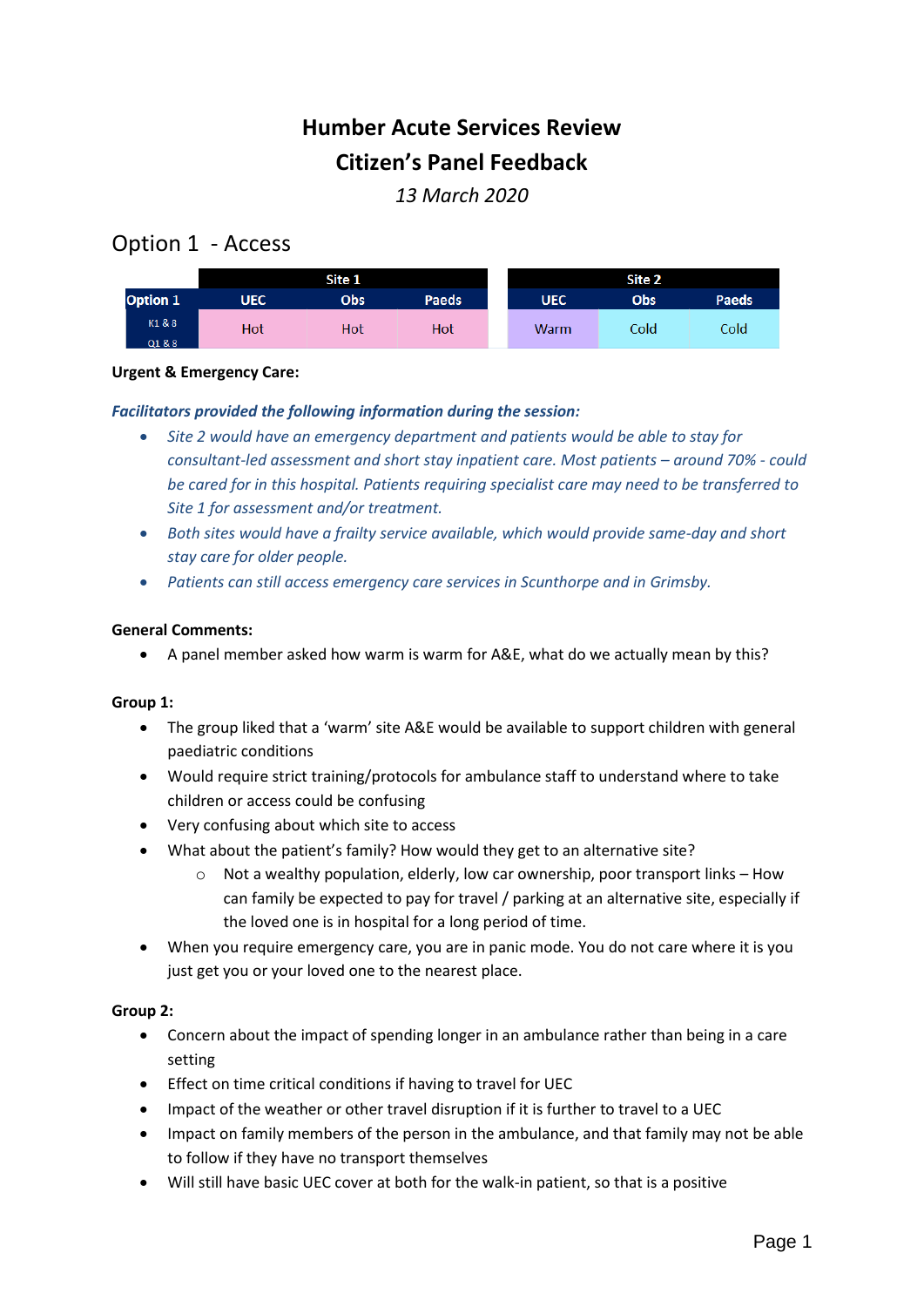- Need to consider parking and the effect this has on time taken to access the service
- Concerns about the skills of the ambulance service and their capacity to make decisions as to which site to go to with patient

## **UEC Emerging Themes:**

- Concerns raised around the impact on critical patient outcomes due to increased travelling times.
- Concerns were raised around whether an already stretched ambulance service could cope with further demands and pressures of transferring patients between 'Hot' and 'Warm' sites.
- Concerns were raised about the increased costs families would incur to travel and park at the different sites.
- The Citizen's panel felt this option could be confusing for patients not knowing which site would be the most appropriate to access for their clinical needs.

## **Maternity:**

## *Facilitators provided the following information during the session:*

- *Site 2 would not have any obstetric led or neonatal care available.*
- *Subject to patient demand, a standalone Midwifery Led Unit (MLU) could be provided at Site 2, which would provide an option for patients identified to have a 'low risk' pregnancy to still choose to birth there. Evidence from other regions suggests the numbers of patients choosing a standalone MLU are relatively low (potentially around 5%) However, any patients requiring specialist obstetric care would need to be transferred to Site 1 for assessment and/or treatment.*
- *Patients who have been identified as 'high risk' would not be given the option of birthing at Site 2.*

## **Group 1:**

- The word 'worry' was repeatedly used:
	- o Poor roads, mums might not get there in time and babies could be born on the roadside
	- o Rural geography
	- $\circ$  The group referred frequently to the Cramlington model, which they felt caused worry amongst patients due to the long journeys patients were required to make to get to hospital to have their baby.
	- o The group were worried that the level/quality of care and baby safety could be impeded due to the extra travel required to get to the 'Hot' site and clinical specialists.
- It was felt important to recognise that some women do want an MLU, with no/limited intervention and we need to keep that choice available to them (even if low numbers).
- Number of transfers between sites would increase putting strain on ambulance / patient transport services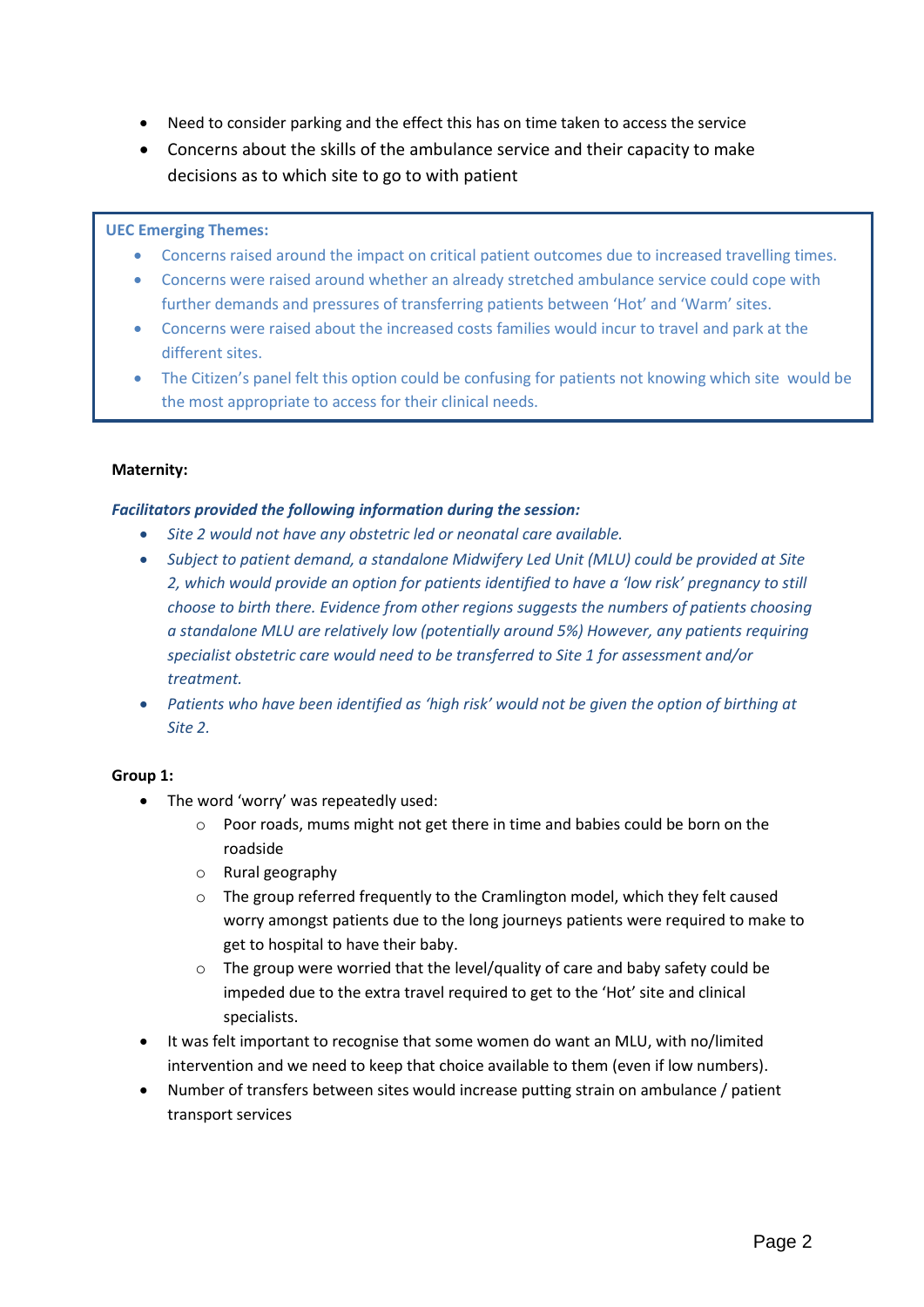## **Group 2:**

- Some people already choose to go to a different site due to belief they will get a better quality service. This decision is based on feedback from others (e.g. that DPoW offers better support than SGH for births)
- Those in rural areas are used to travelling for this care, so for some it is a given they will need to travel anyway
- Concern that people who have no transport and have to use an ambulance will not have the same choice as those that do
- Transport comes into everything and there needs to be more transport options

## **Maternity emerging themes:**

- This option raised significant worries amongst the group, particularly in relation to traveling times, patient safety and delays in access to specialist clinicians.
- Ultimately, reputation will overrule location, with examples that patients will travel further to an alternative site because they believe it offers a better service.
- Transport options and infrastructure would need to be radically improved across the entire region to support this option
- Patient's must still have a choice about where they access maternity services

## **Paediatric:**

## *Facilitators provided the following information during the session:*

- *Around 20% of children could still be seen at Site 2 in a UTC setting rather than attending A&E at all.*
- *Children who need assessment by a specialist paediatrician or inpatient (overnight) care would be required to travel to Site 1 (or another alternative hospital).*

## **Group 1:**

- This option would have a big impact on the distances some families would have to travel to get paediatric care for their children.
- The group felt this option could be extremely confusing for parents to understand which site would be the correct one to take their child to?

### **Group 2:**

- As patients accessing this service are children the transport issue is even more critical as a parent would need to be with them and travel with the child.
- Confusing about what a 'Hot' and 'Cold' site offer and could result in patients presenting at the wrong sites, delaying treatment.

- It was recognised that this option would have a big impact on the distances some families would have to travel to access paediatric care.
- Concerns were raised that this option could be confusing for parents as to which site is the most appropriate to access.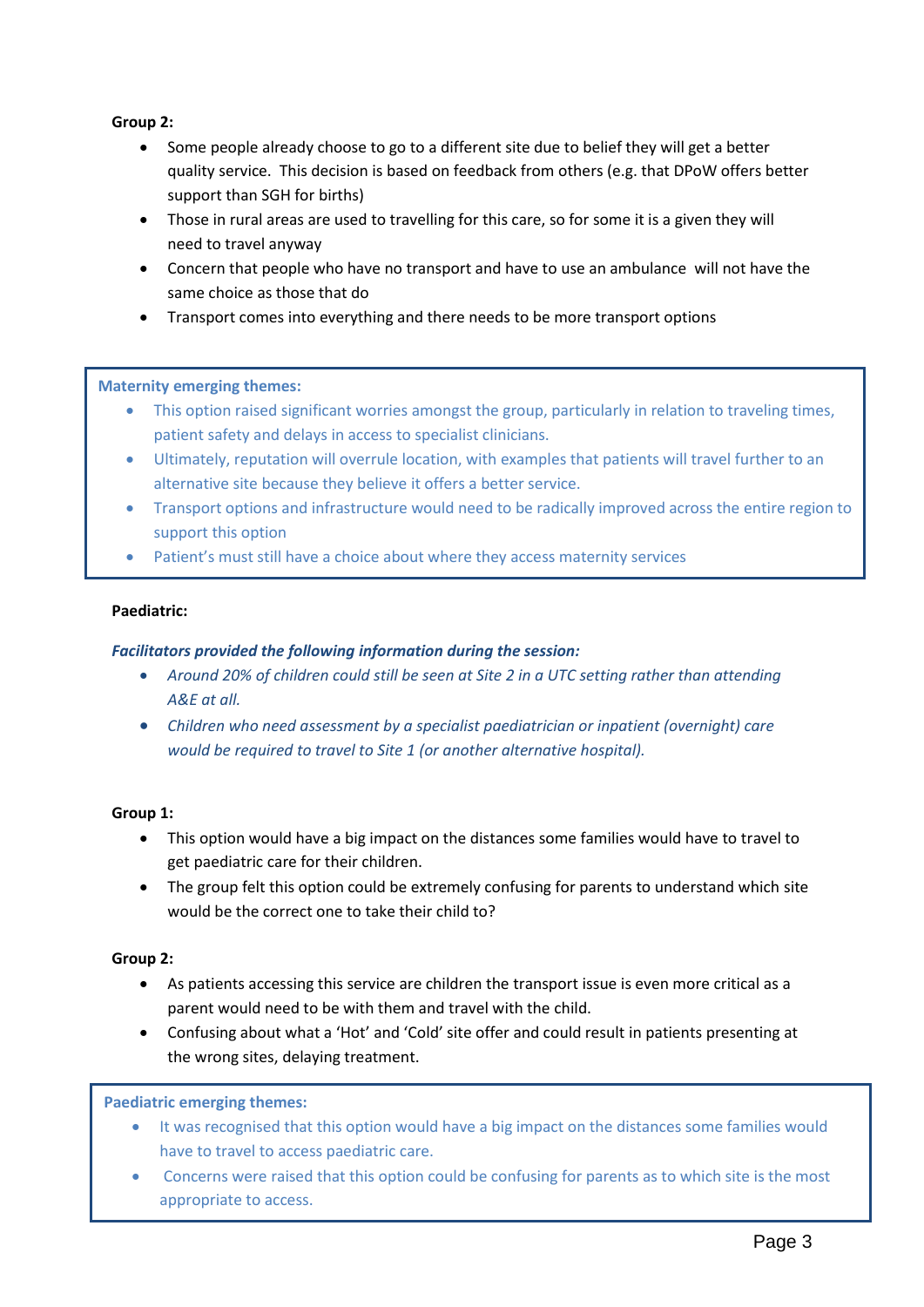# Option 1 - Experience

## **General Comments:**

- How can you ask for patient experience when patients don't know what they should be experiencing?
- The group found this model very difficult to grasp and found it very confusing
- Would like to see quantifiable data to support this option
- "Feel good factor" It is reassuring to know that your local hospital has an A&E when you or your family need it
- Regardless of what model is implemented, there is a need for better technological link-ups.
- A lengthy discussion was had around the wider determinants of patient experience:
	- o A welcoming environment
	- o The way patients and family are greeted and the tone of language used an example was given where ward staff seemed almost annoyed they had arrived on the ward for treatment and their attitude was like they wanted to be anywhere else but at work – made the whole experience a negative one
	- $\circ$  Patients are putting their lives in their hands, the staff need to look okay not like they are on their knees / fatigued.
	- o Made to feel like and inconvenience
	- $\circ$  Communication to patients and families has to be improved and in a language we understand
	- o Keeping patient records up to date so we don't have to repeat ourselves each time we see someone new
	- $\circ$  It would be nice to feel more involved in our care and the care of our loved ones

## **Urgent & Emergency Care:**

## **Group 1:**

- A 'Hot' and 'Warm' option could give patients equal access if the treatment pathway is vastly improved
- This option could help our hospitals meet clinical standards which we are currently failing to meet
- What would happen to follow up care? Would consultants / Dr's still have a responsibility for community outpatient clinics? For many people these are vital, especially those living in rural/isolated areas of the region
- Access to specialist clinicians would undoubtedly increase, and in turn improve experience which is very important to a patient.
- Who looks after the children if a patient is relocated to an alternative site further away from their home?

- The success of this is pinned on good co-ordination and availability of services
- Experience is better if you know you will get seen in a timely manner and transparency with patients is important to manage patient expectation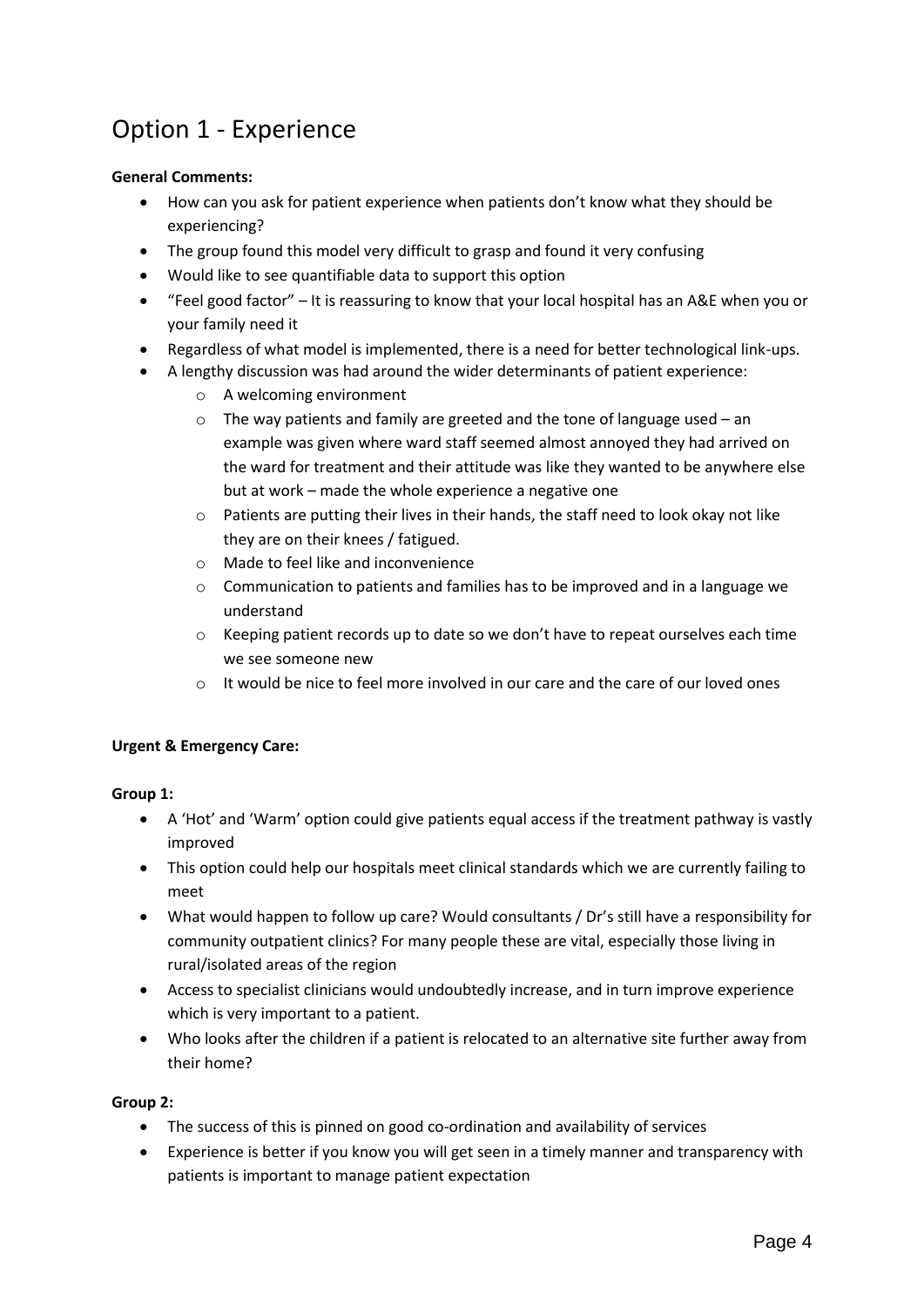Need to have different professionals working together in teams as in cancer care, so that holistic care is provided. This will improve patient experience

## **Urgent & Emergency Care emerging themes:**

- It was recognised this option could allow patients to be seen in a timely manner with quicker access to specialist doctors which in turn would improve patient experience
- This option could also help hospitals meet clinical standards which again would help improve patient experience
- Opportunities were identified for specialist teams to work closer together to provide more holistic care in both a hospital and community clinic setting.

### **Maternity:**

### **Group 1:**

- Travelling during labour could be extremely scary, traumatic and uncomfortable, leaving lasting memories for the mother
- High anxiety levels
- A group member spoke about a personal experience relating to lack of communication between clinicians and patient/family in an emergency situation which made the whole experience more stressful than it already was
- Would the 'Hot' site a mother and baby was relocated to have adequate provisions (chairs/beds) for dads/families as in an emergency patients need support from their families and loved ones
- Pregnant women would choose to go to the safest option (OLU) What happens if things do not go to plan?

### **Group 2:**

- Some issues are identified early, but the concern here is for the unknown complications
- If it is explained why people are being taken to the other site, perhaps people will accept this if it is better care or more support
- It could be that both the mother and baby are ill and baby travels but not the mother this would be stressful from a patient perspective and not practical from the father's perspective. If it was known beforehand then perhaps they would transfer together?
- The potential to end up dealing with the mother and the baby on different sites would have a negative impact on experience

### **Maternity emerging themes:**

- Concerns were raised around how stressful and traumatic it could be for mothers and babies having to travel to a 'Hot' site should unforeseen complications arise at a 'Cold' site.
- It was identified that better communication would need to be improved between clinicians and patients during an emergency to help them understand and accept why they are being taken to the other site
- **•** Concerns were also raised around how this model could potentially have a negative impact on the experience of dads/families having a mother and baby at different sites, or no provision/facilities to stay over.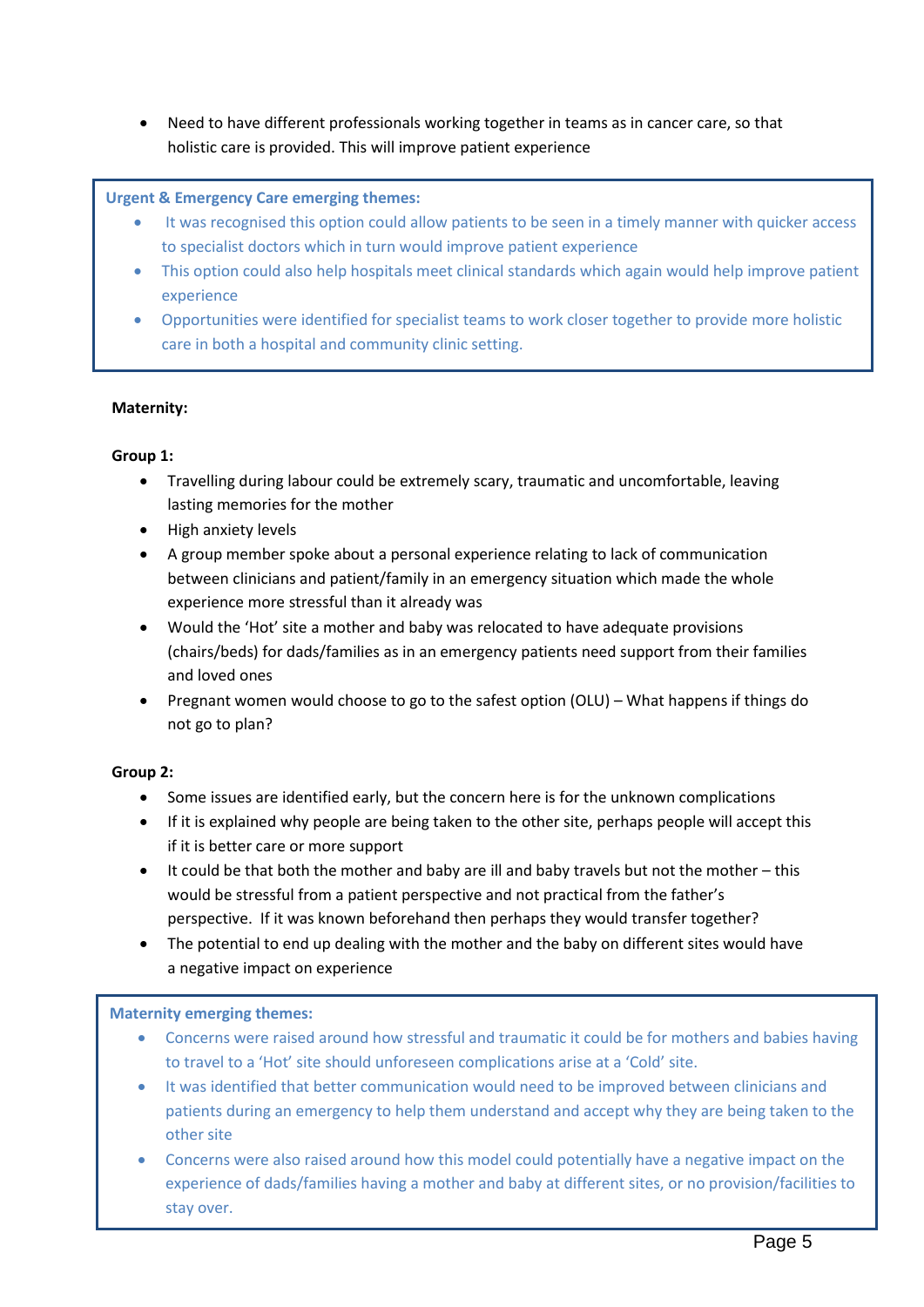## **Group 1:**

- What do single parent families do if the child needs to be treated at a site far from home?
- This model could reduce waiting times and help get children seen by the specialist faster, which is important to improve patient experience
- This model could increase anxiety to both a child and their parent(s) if travel to the other site was required
- Confusing about which site is the right one which could negatively impact on experience if turned away from a site as it is not equipped to deal with the child's condition
- Concerns were raised around safeguarding and what would happen if a child presents at a 'Cold' site with signs of abuse / neglect? Presently the police/local authority will only accept a medical assessment by a paediatrician consultant, so how would a child be protected if there was no consultant present at a 'Cold' site?
	- o The group highlighted this is very prevalent in the Humber area and safeguarding concerns commonly present at A&E in both Grimsby and Scunthorpe.

## **Group 2:**

- Having specialist centres could improve experience as all needs could be accommodated on one site, with appropriately skilled clinicians and maybe with a few different appointments in one day.
- People might be happy to travel for this if the child has complex needs.

- This model could be extremely stressful for children and parents if transfers/travel is required to the other site
- It was recognised this model could reduce waiting times and allow children to be seen by a specialist faster
- Concerns around safeguarding were raised should a child present at a 'Cold' site would there be the appropriate staff present to deal with the concern.
- The Citizen's Panel recognised that the parents of a child with complex needs are happy to travel further to ensure their child received the best care. This is already happening in this area with parents traveling to Leeds and Sheffield.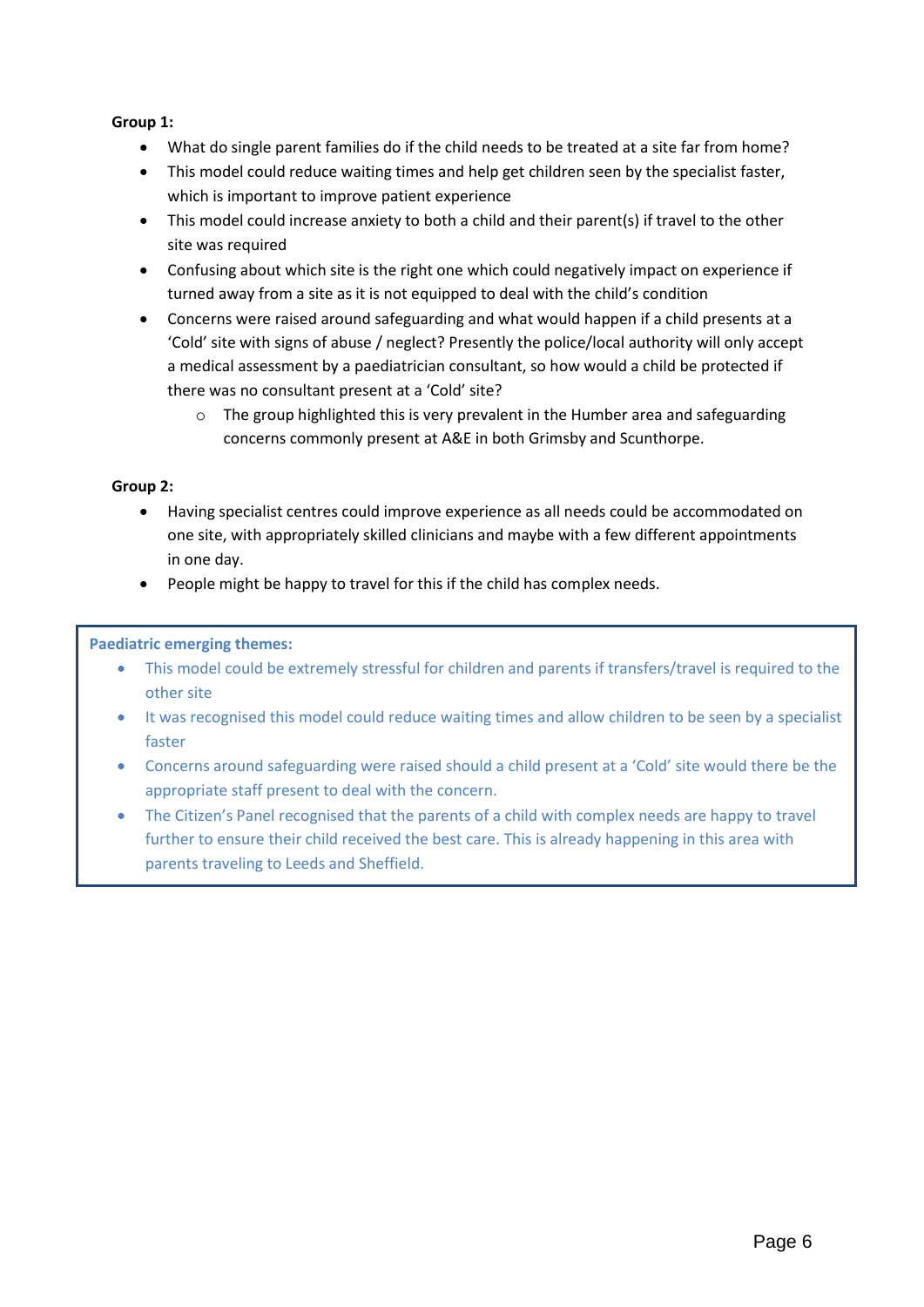## Option 2 – Access

|                 |            | Site 1 |       |            | Site 2 |              |
|-----------------|------------|--------|-------|------------|--------|--------------|
| <b>Option 2</b> | <b>UEC</b> | Obs    | Paeds | <b>UEC</b> | Obs    | <b>Paeds</b> |
| L1 & 8          | Hot        | Hot    | Hot   | Cold       | Cold   | Cold         |
| R1 & 8          |            |        |       |            |        |              |

## **Urgent & Emergency Care:**

## *Facilitators provided the following information during the session:*

- *Site 2 would have no emergency care available, meaning all patients would have to travel to an alternative hospital to receive emergency or inpatient care.*
- *Around 20% of current patients could still be seen at Site 2 in a UTC setting rather than attending A&E at all.*

## **General Comments:**

 The group wanted to understand what the current footfall is in both A&Es, and what would be displaced if the model changed?

## **Group 1:**

- Members of the group made the following statements in response to the description of the model:
	- o "I don't like this option"
	- o "Get rid of this option"
- People wouldn't chose this, they would be forced to do it
- Appreciate people don't need urgent care for most of their life, however it is reassuring to know it is close by when you do need it
- How would one site cope with the large numbers accessing it? Currently the 2 A&Es struggle to keep to the 4 hour waiting times are always heaving.
- Members of the group made the following statements in response to the description of the model:
	- o "Huge impact"
	- o "People would object"
	- o "This cannot be an option"
	- o "This is not acceptable"
- More people would die accessing urgent care with this model
- Dangerous patients could present at the wrong site where services / clinicians are not available to help
- This option would have a significant impact on how far large numbers of people have to travel
- Could get inappropriate patients turning up at the 'Hot' site as it has a better reputation it is commonly known patients go to A&E because they think they get a better level of treatment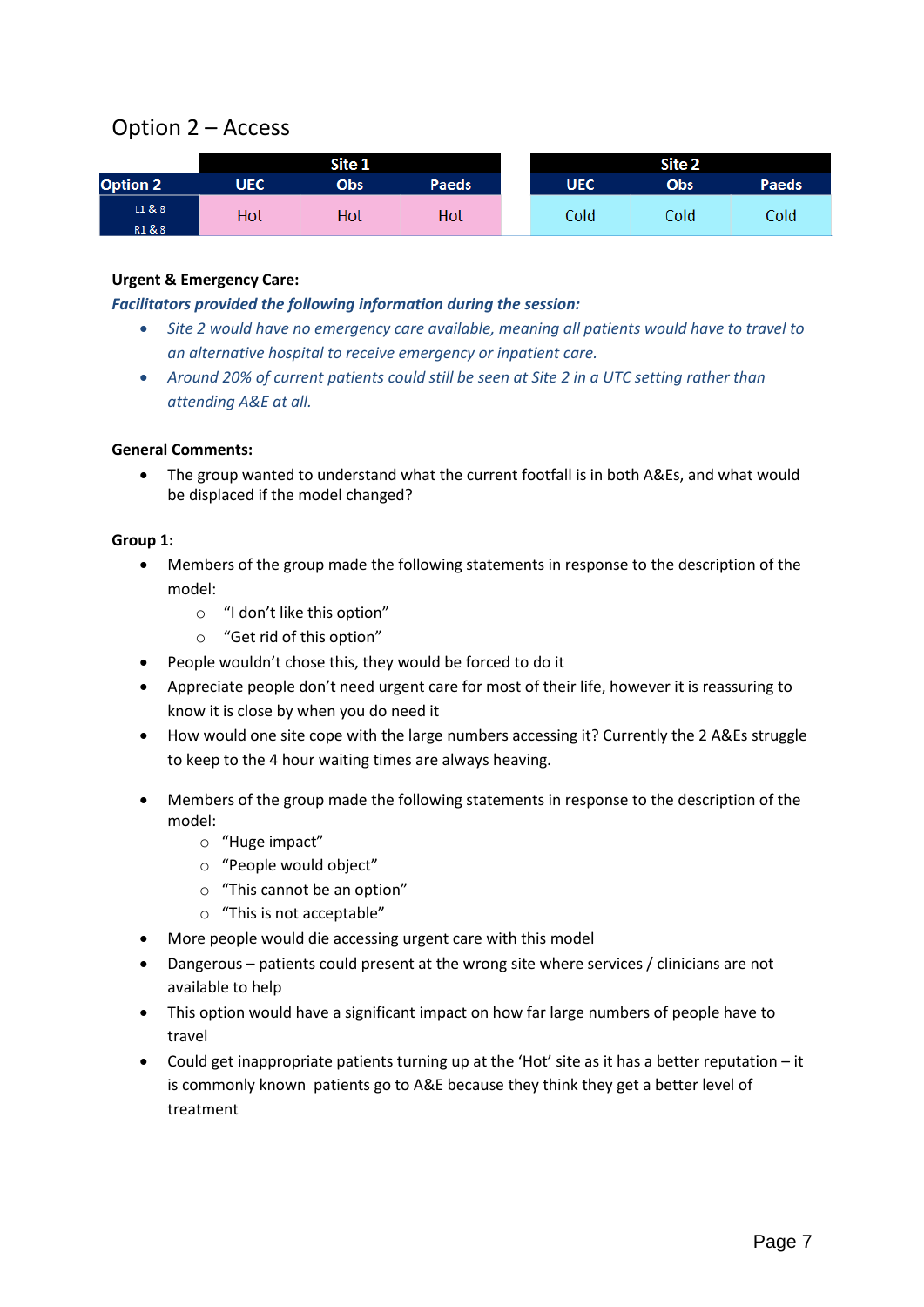## **Group 2:**

- At the cold site, out of hours you are forced to travel at certain times unless there will be 24/7 urgent care access
- Could technology be used to improve access at the 'cold' site?
- Talking about moving significant demand on to one site is this feasible?
- Although it does impact on emergency care, f you have a good 24/7 UTC at the 'cold' site then some patients will not experience that great an impact, as they would be seen and treated as urgent care anyway rather than an emergency.

## **Urgent & Emergency Care emerging themes:**

- Members of the Citizen's Panel did not like this model at all due to the significant impact they see that it would pose; they made it very clear it is not acceptable and want it discounting.
- Concerns were raised over patient safety with fears more people would die accessing urgent care under this model.
- Concerns were also raised around how one A&E would cope with the significant increase in footfall and questions were asked as to how feasible this really is.
- Opportunities to improve access at the 'Cold' site were identified, with technology being suggested along with a 24/7 UTC.

### **Maternity:**

*(Please note- it was explained to the groups that the model for maternity in option 2 is the same as the model in option 1, and that the comments would therefore be re-used to evaluate this particular aspect of the option.)*

### *Facilitators provided the following information during the session:*

- *Site 2 would not have any obstetric led or neonatal care available.*
- *Subject to patient demand, a standalone Midwifery Led Unit (MLU) could be provided at Site 2, which would provide an option for patients identified to have a 'low risk' pregnancy to still choose to birth there. Evidence from other regions suggests the numbers of patients choosing a standalone MLU are relatively low (potentially around 5%) However, any patients requiring specialist obstetric care would need to be transferred to Site 1 for assessment and/or treatment.*
- *Patients who have been identified as 'high risk' would not be given the option of birthing at Site 2.*

### **General Comments:**

 A group member asked if we have any data on the %age change of complications in maternity/labour and an idea of how many of these are known before birth, and how many occur with little or no warning, as this would be helpful to understand the impact of a change

### **Group 1:**

- The word 'worry' was repeatedly used:
	- o Poor roads, mums might not get there in time and babies could be born on the roadside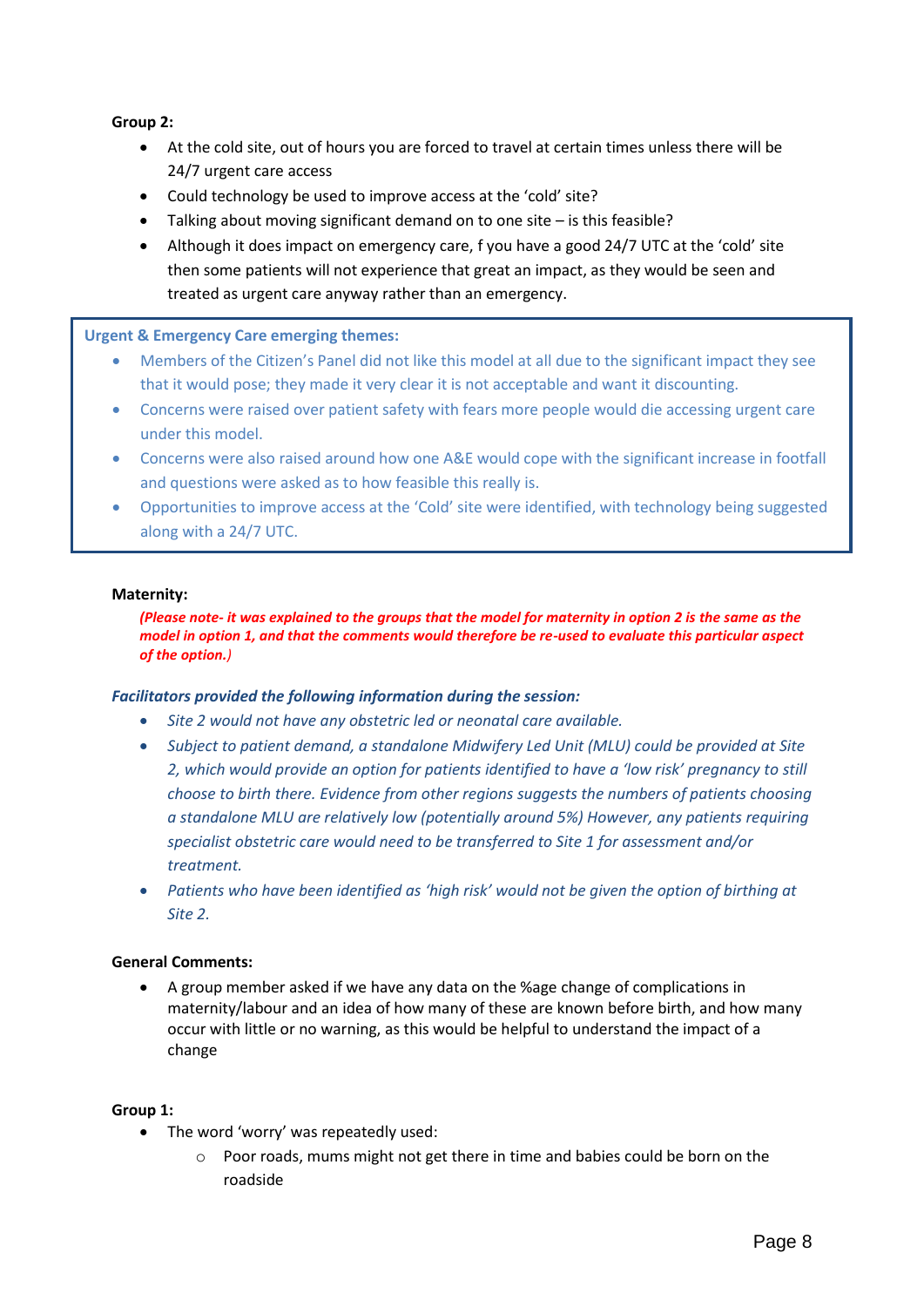- o Rural geography
- o The group referred frequently to the Cramlington model, which they felt caused worry amongst patients due to the long journeys patients were required to make to get to hospital to have their baby.
- o The group were worried that the level/quality of care and baby safety could be impeded due to the extra travel required to get to the 'Hot' site and clinical specialists.
- It was felt important to recognise that some women do want an MLU, with no/limited intervention and we need to keep that choice available to them (even if low numbers).
- Number of transfers between sites would increase putting strain on ambulance / patient transport services

## **Group 2:**

- Some people already choose to go to a different site due to belief they will get a better quality service. This decision is based on feedback from others (e.g. that DPoW offers better support than SGH for births)
- Those in rural areas are used to travelling for this care, so for some it is a given they will need to travel anyway
- Concern that people who have no transport and have to use an ambulance will not have the same choice and those that do
- Transport comes into everything and there needs to be more transport options

### **Maternity emerging themes:**

- This option raised significant worries amongst the group, particularly in relation to traveling times, patient safety and delays in access to specialist clinicians.
- Ultimately, it was felt that reputation would overrule location, with examples that patients will travel further to an alternative site because they believe it offers a better service.
- Transport options and infrastructure would need to be radically improved across the entire region to support this option
- **•** Patient's must still have a choice about where they access maternity services

## **Paediatrics:**

*(Please note- it was explained to the groups that the model for paediatrics in option 2 is the same as the model in option 1, and that the comments would therefore be re-used to evaluate this particular aspect of the option.)*

### *Facilitators provided the following information during the session:*

- *Around 20% of children could still be seen at Site 2 in a UTC setting rather than attending A&E at all.*
- *Children who need assessment by a specialist paediatrician or inpatient (overnight) care would be required to travel to Site 1 (or another alternative hospital).*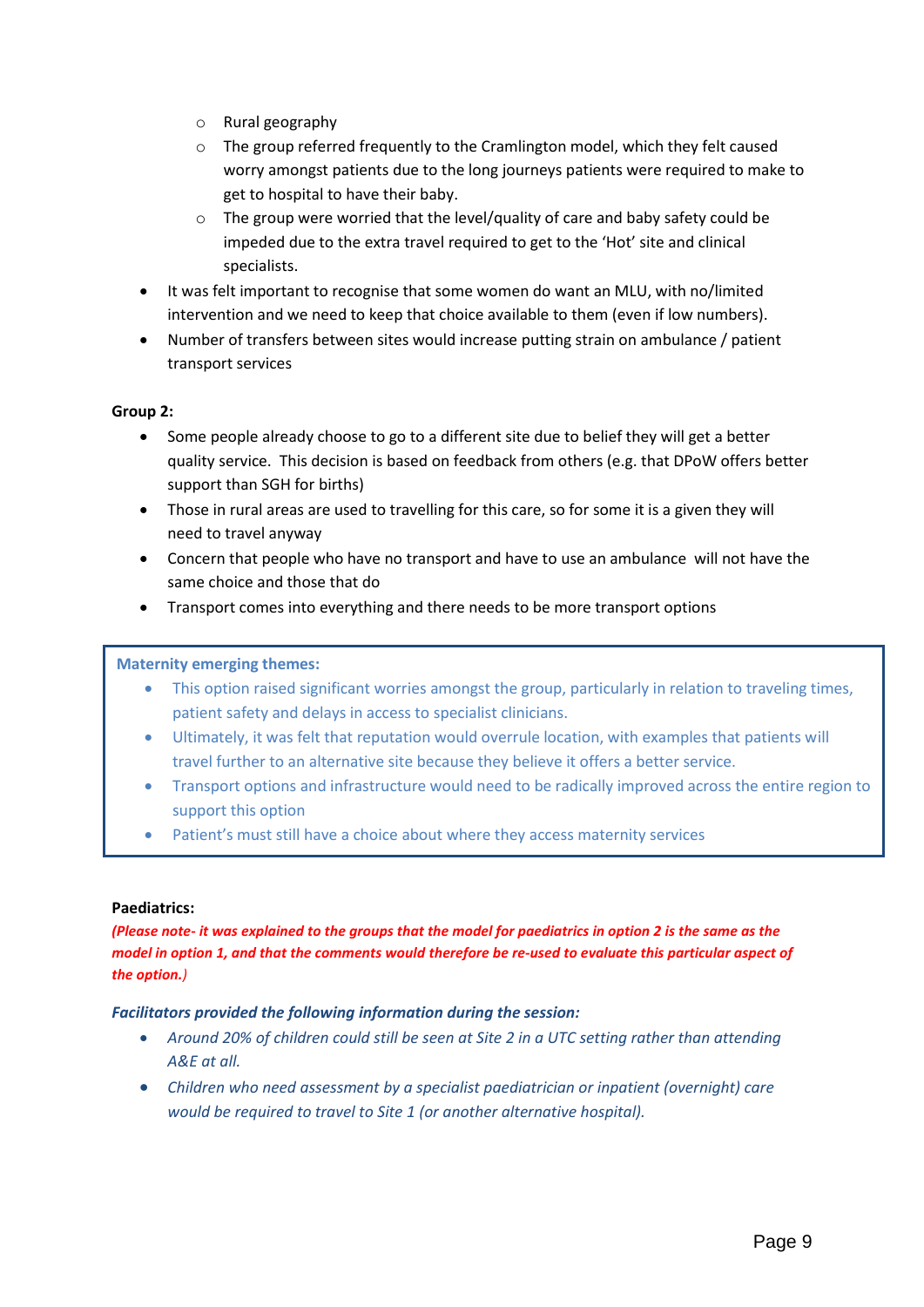## **Group 1:**

- This option would have a big impact on the distances some families would have to travel to get paediatric care for their children.
- The group felt this option could be extremely confusing for parents to understand which site would be the correct one to take their child to?

## **Group 2:**

- As patients accessing this service are children the transport issue is event more critical as a parent would need to be with them and travel with their child.
- Confusing about what a 'Hot' and 'Cold' site would offer and could result in patients presenting at the wrong sites, delaying treatment.

### **Paediatric emerging themes:**

- It was recognised that this option would have a big impact on the distances some families would have to travel to access paediatric care.
- Concerns were raised that this option could be confusing for parents as to which site is the most appropriate to access.

## Option 2 – Experience

## **Urgent & Emergency Care:**

### **General Comments:**

 Would want Option 2 the least, as the UEC is what the most people come into contact with. Option 1 is better.

### **Group 1:**

- A member of the group made the following statement in response to the description of the model:
	- o "I don't like this option at all"
- Do not believe this option would reduce waiting times to see a specialist as there would be a huge increase to the number of patients going through the unit which would negatively impact on experience, clinical standards and outcomes. Staff would also be extremely stressed, constantly under pressure and probably leave.

- There will be an impact on patient experience when waiting for an ambulance to transfer patient from the 'cold' site to the 'hot' site
- It could increase the number of patients waiting in the UEC for a transfer and impact negatively on their experience
- Education will be required so that people know what each UEC site is for. People are resistant to change and we need people to understand why this is better for them in the long term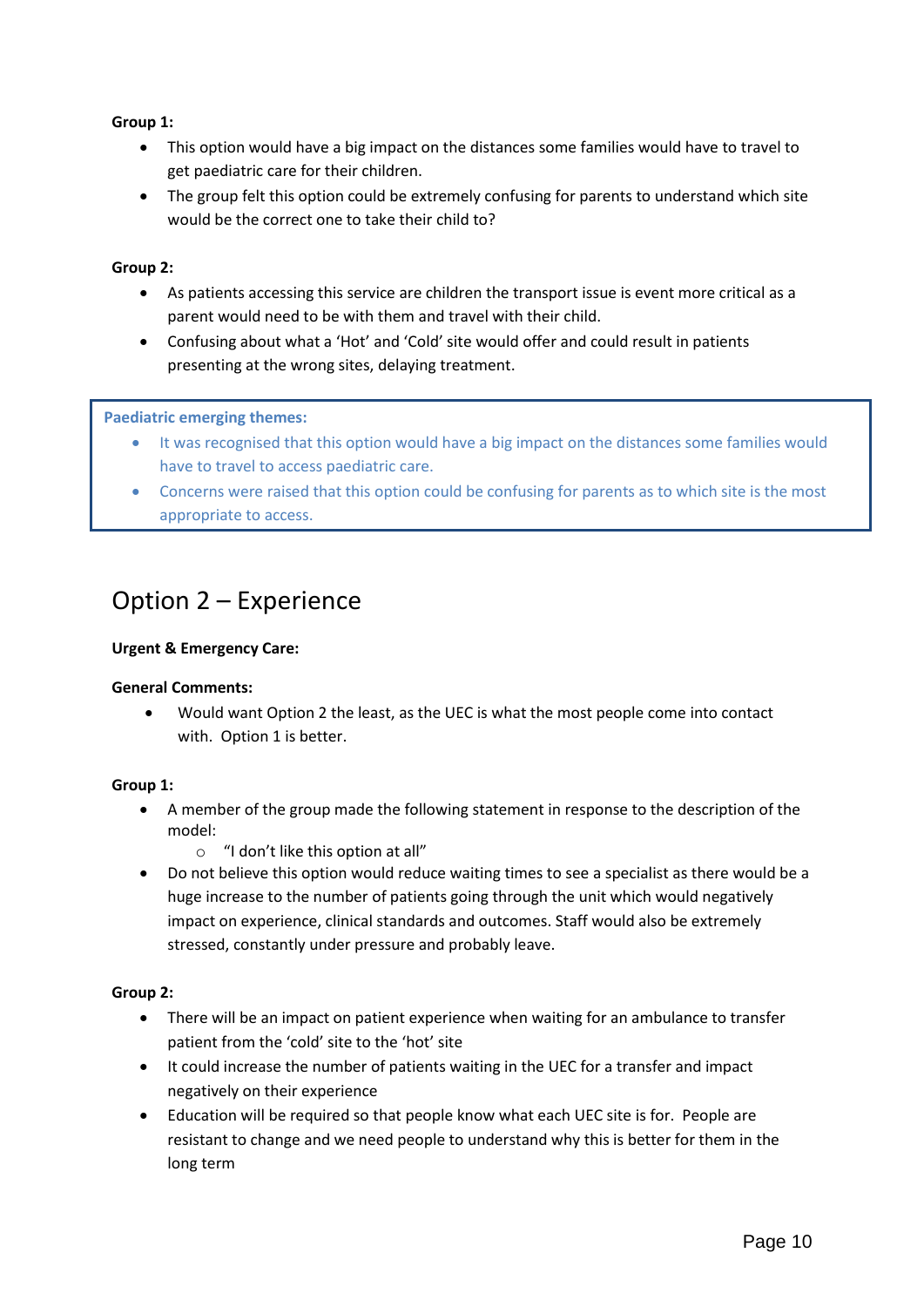Can see the benefits when this is up and running and perceptions change – this will happen when people see that they are being better treated and cared for. This option may become

## **Urgent & Emergency Care emerging themes:**

- As a collective the Citizen's Panel were strongly against this option and made it very clear they did not like it.
- Concerns were raised that this option could have a significant negative impact on patient experience as waiting times would increase not only for treatment but also for transport between sites
- Significant concerns were raised around how under this model one A&E would could with the increase in footfall when the current 2 A&E's struggle to cope with demand.

### **Maternity:**

*(Please note- it was explained to the groups that the model for maternity in option 2 is the same as the model in option 1, and that the comments would therefore be re-used to evaluate this particular aspect of the option.)*

## **Group 1:**

- Travelling during labour could be extremely scary, traumatic and uncomfortable, leaving lasting memories for the mother
- High anxiety levels
- A group member spoke about a personal experience relating to lack of communication between clinicians and patient/family in an emergency situation which made the whole experience more stressful than it already was
- Would the 'Hot' site a mother and baby was relocated to have adequate provisions (chairs/beds) for dads/families as in an emergency patients need support from their families and loved ones
- Pregnant women would choose to go to the safest option (OLU) What happens if things do not go to plan?

## **Group 2:**

- Some issues are identified early, but the concern here is for the unknown complications
- If it is explained why people are being taken to the other site, perhaps people will accept this if it is better care or more support
- It could be that both the mother and baby are ill and baby travels but not the mother this would be stressful from a patient perspective and not practical from the father's perspective. If it was known beforehand then perhaps they would transfer together?
- The potential to end up dealing with the mother and the baby on different sites would have a negative impact on experience

## **Maternity emerging themes:**

- Concerns were raised around how stressful and traumatic it could be for mothers and babies having to travel to a 'Hot' site should unforeseen complications arise at a 'Cold' site.
- It was identified that communication would need to be improved between clinicians and patients during an emergency to help them understand and accept why they are being taken to the other site
- experience of dads/families having a mother and baby at different sites, or no provision/facilities to<br>stay avar Concerns were also raised around how this model could potentially have a negative impact on the stay over.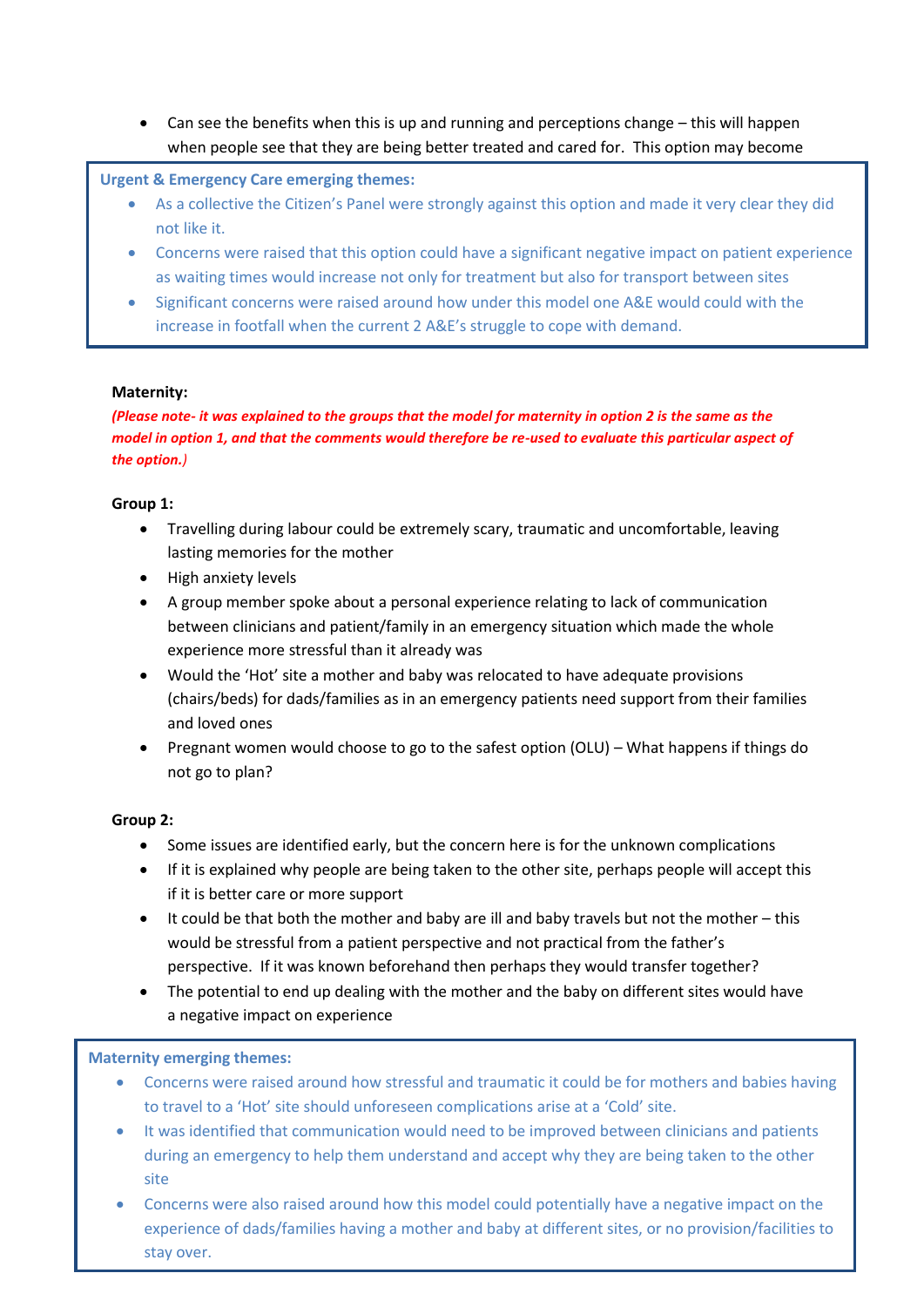## **Paediatric:**

*(Please note- it was explained to the groups that the model for paediatrics in option 2 is the same as the model in option 1, and that the comments would therefore be re-used to evaluate this particular aspect of the option.)*

## **Group1:**

- What do single parent families do if the child needs to be treated at a site far from home?
- This model could reduce waiting times and help get children seen by the specialist faster, which is important to improve patient experience
- This model could increase anxiety to both a child and their parent(s) if travel to the other site was required
- Confusing about which site is the right one which could negatively impact on experience if turned away from a site as it is not equipped to deal with the child's condition
- Concerns were raised around safeguarding and what would happen if a child presents at a 'Cold' site with signs of abuse / neglect? Presently the police/local authority will only accept a medical assessment by a paediatrician consultant, so how would a child be protected if there was no consultant present at a 'Cold' site?
	- $\circ$  The group highlighted this is very prevalent in the Humber area and safeguarding concerns commonly present at A&E in both Grimsby and Scunthorpe.

## **Group 2:**

- Having specialist centres could improve experience as all needs could be accommodated on one site, with appropriately skilled clinicians and maybe with a few different appointments in one day.
- People might be happy to travel for this if the child has complex needs.

- This model could be extremely stressful for children and parents if transfers/travel is required to the other site
- It was recognised this model could reduce waiting times and allow children to be seen by a specialist faster
- Concerns around safeguarding were raised should a child present at a 'Cold' site would there be the appropriate staff present to deal with the concern.
- The Citizen's Panel recognised that the parents of a child with complex needs are generally happy to travel further to ensure their child received the best care. This is already happening in this area with parents traveling to Leeds and Sheffield.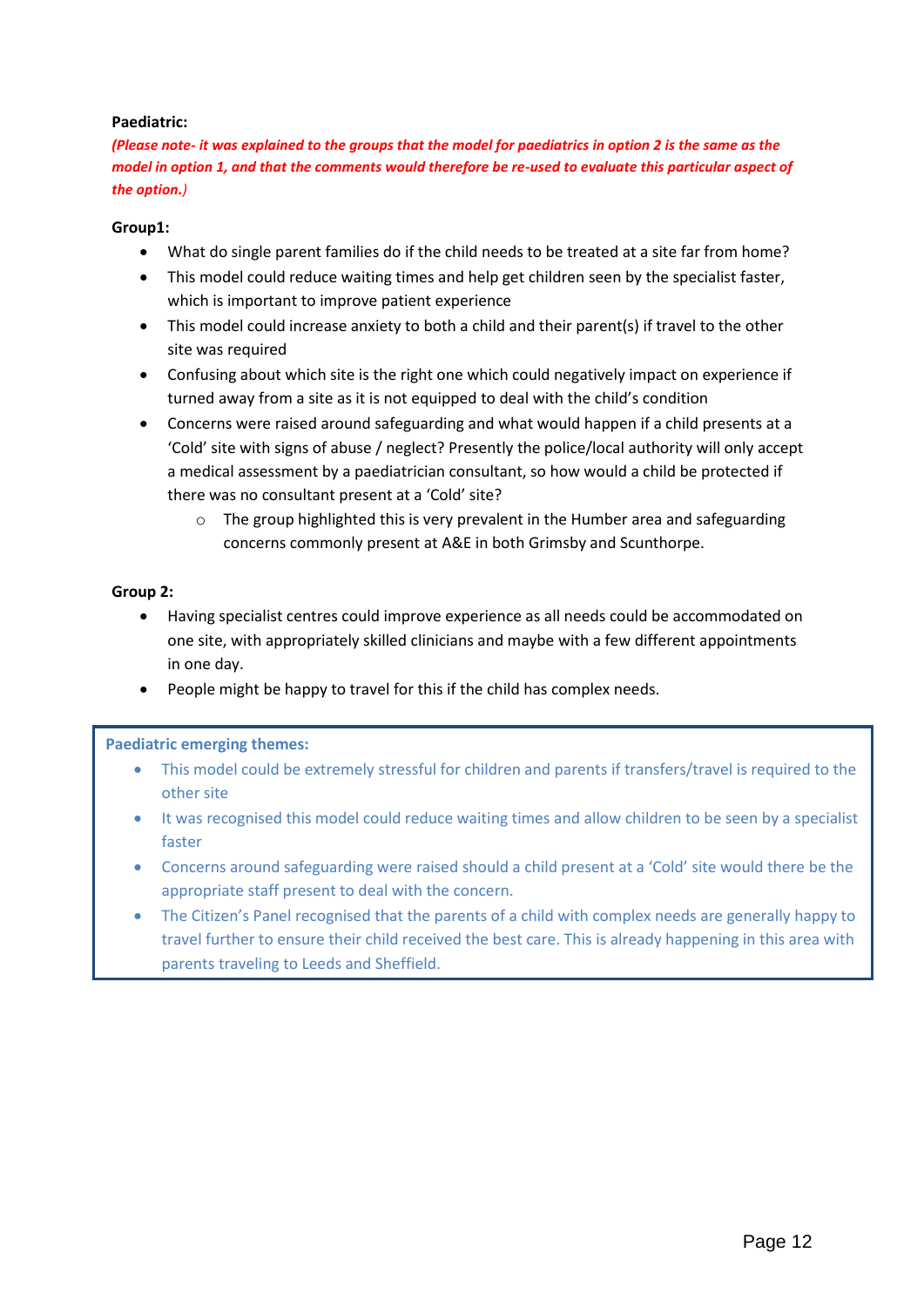## Option 3 – Access

|                    | Site 1     |            |              | Site 2     |            |       |  |
|--------------------|------------|------------|--------------|------------|------------|-------|--|
|                    | <b>UEC</b> | <b>Obs</b> | <b>Paeds</b> | <b>UEC</b> | <b>Obs</b> | Paeds |  |
| Option 3<br>E1 & 8 | Hot        | Hot        | Hot          | Warm       | Warm       | Warm  |  |

### **Urgent & Emergency Care:**

*(Please note- it was explained to the groups that the model for urgent & emergency care in option 3 is the same as the model in option 1, and that the comments would therefore be re-used to evaluate this particular aspect of the option.)*

## *Facilitators provided the following information during the session:*

- *Site 2 would have an emergency department and patients would be able to stay for consultant-led assessment and short stay inpatient care. Most patients – around 70% - could be cared for in this hospital. Patients requiring specialist care may need to be transferred to Site 1 for assessment and/or treatment.*
- *Both sites would have a frailty service available, which would provide same-day and short stay care for older people.*
- *Patients can still access emergency care services in Scunthorpe and in Grimsby.*

## **General Comments:**

General consensus was that they liked this option with all three as 'Warm'

### **Group 1:**

- The group liked that a 'warm' site A&E would be available to support children with general paediatric conditions
- Would require strict training/protocols for ambulance staff to understand where to take children or access could be confusing
- Very confusing about which site to access
- What about the patient's family? How would they get to an alternative site?
	- $\circ$  Not a wealthy population, elderly, low car ownership, poor transport links How can family be expected to pay for travel / parking at an alternative site, especially if the loved one is in hospital for a long period of time.
- When you require emergency care, you are in panic mode. You do not care where it is you just get you or your loved one to the nearest place.

- Concern about the impact of spending longer in an ambulance rather than being in a care setting
- Effect on time critical conditions if having to travel for UEC
- Impact of the weather or other travel disruption if it is further to travel to a UEC
- Impact on family members of the person in the ambulance, and that family may not be able to follow if they have no transport themselves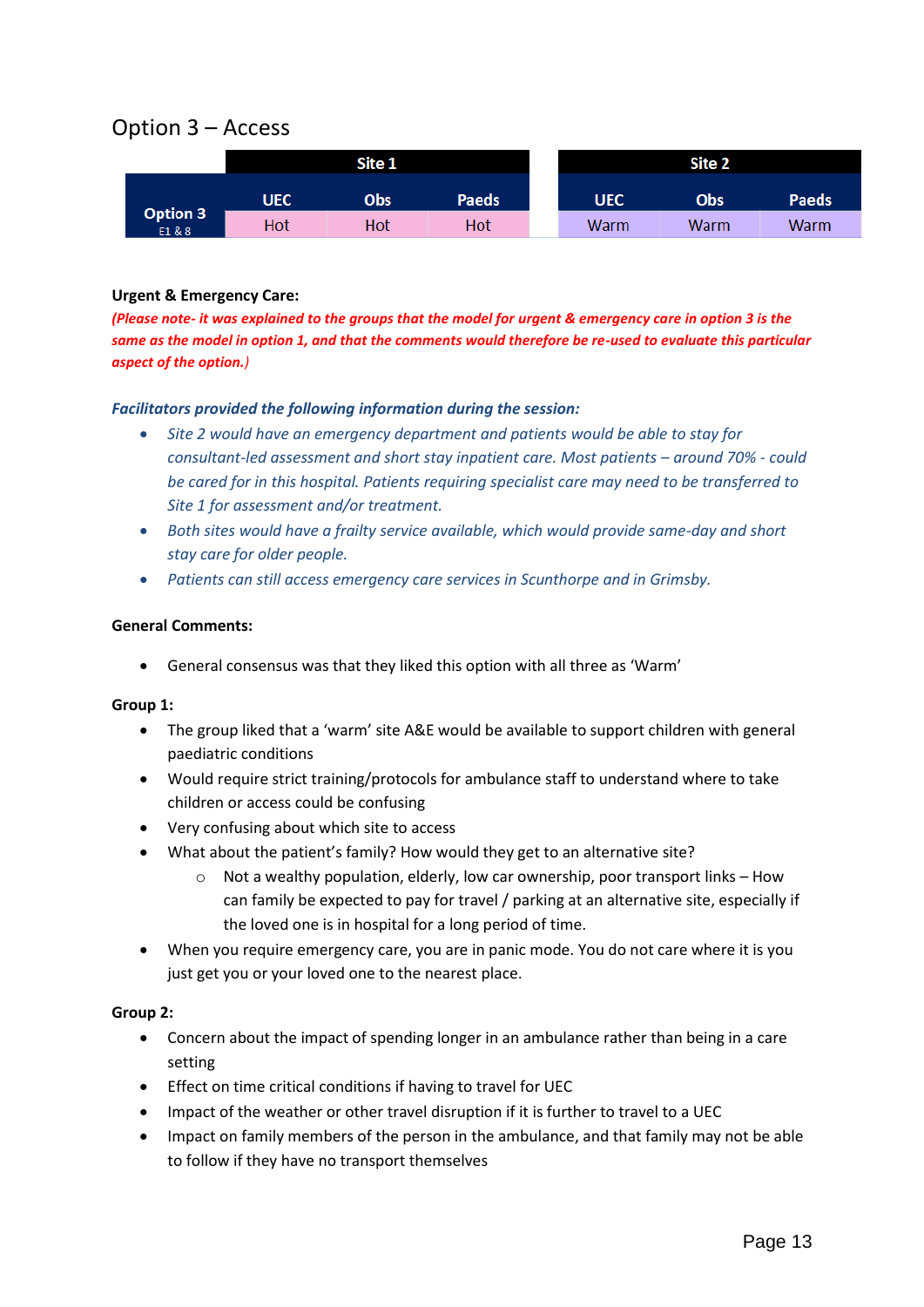## Will still have basic UEC cover at both for the walk-in patient, so that is a positive

#### Need to consider parking and the effect this has on time taken to access the service **UEC Emerging Themes:**

- Concerns raised around the impact on critical patient outcomes due to increased travelling times.
- Concerns were raised around whether an already stretched ambulance service could cope with further demands and pressures of transferring patients between 'Hot' and 'Warm' sites.
- Concerns were raised about the increased costs families would incur to travel and park at the different sites.
- The Citizen's panel felt this option could be confusing for patients not knowing which site would be the most appropriate to access for their clinical needs.

## **Maternity:**

## *Facilitators provided the following information during the session:*

- *Site 2 would have an Obstetric Led Unit (OLU) (with the option to include an alongside Midwifery Led Unit (MLU), subject to local demand and available resources), meaning that women would have access to consultant-led obstetric care at both sites. However, the level of neonatal care provided would be higher at Site 1 (level 2) than Site 2 (level 1). The higher level of neonatal care would enable site 1 to care for higher risk pregnancies and premature babies. The highest risk patients would be advised to give birth at a site with level 3 neonatal care available (e.g. Hull Royal Infirmary).*
- *Women with 'High Risk' pregnancies would be identified at the earliest stage and care providers would plan with the patient to have their delivery at an alternative site, where a higher level of neonatal care would be available.*
- *However, most women (around 88% of all births not requiring neonatal care) would still be able to birth at Site 2.*

## **Group 1:**

- The group could not understand how both sites could be staffed given that one of the driving factors for this review is a struggling workforce. A warm site would require many specialised and skilled staff – The group struggled to see the logic and felt that this did not seem a worthwhile change or one that would adequately address staffing/rota issues – "It may as well still be hot!"
- However, the group did appreciate that this option is a more "sellable" option even for cautious people than the "cold" option.

## **Group 2:**

 The group felt that people are generally more willing to travel for maternity services for the best level of care. Currently people travel from Scunthorpe to Grimsby because the service is perceived to be better in Grimsby – reputation matters

### **Maternity emerging themes:**

- The Citizen's Panel felt this option did not seem worthwhile as it would not adequately address staffing/rota issues as a 'Warm' site would still require high numbers of specialist and skilled staff.
- However, they did prefer it to the 'Cold' option and appreciated this would be more "sellable" to the wider public.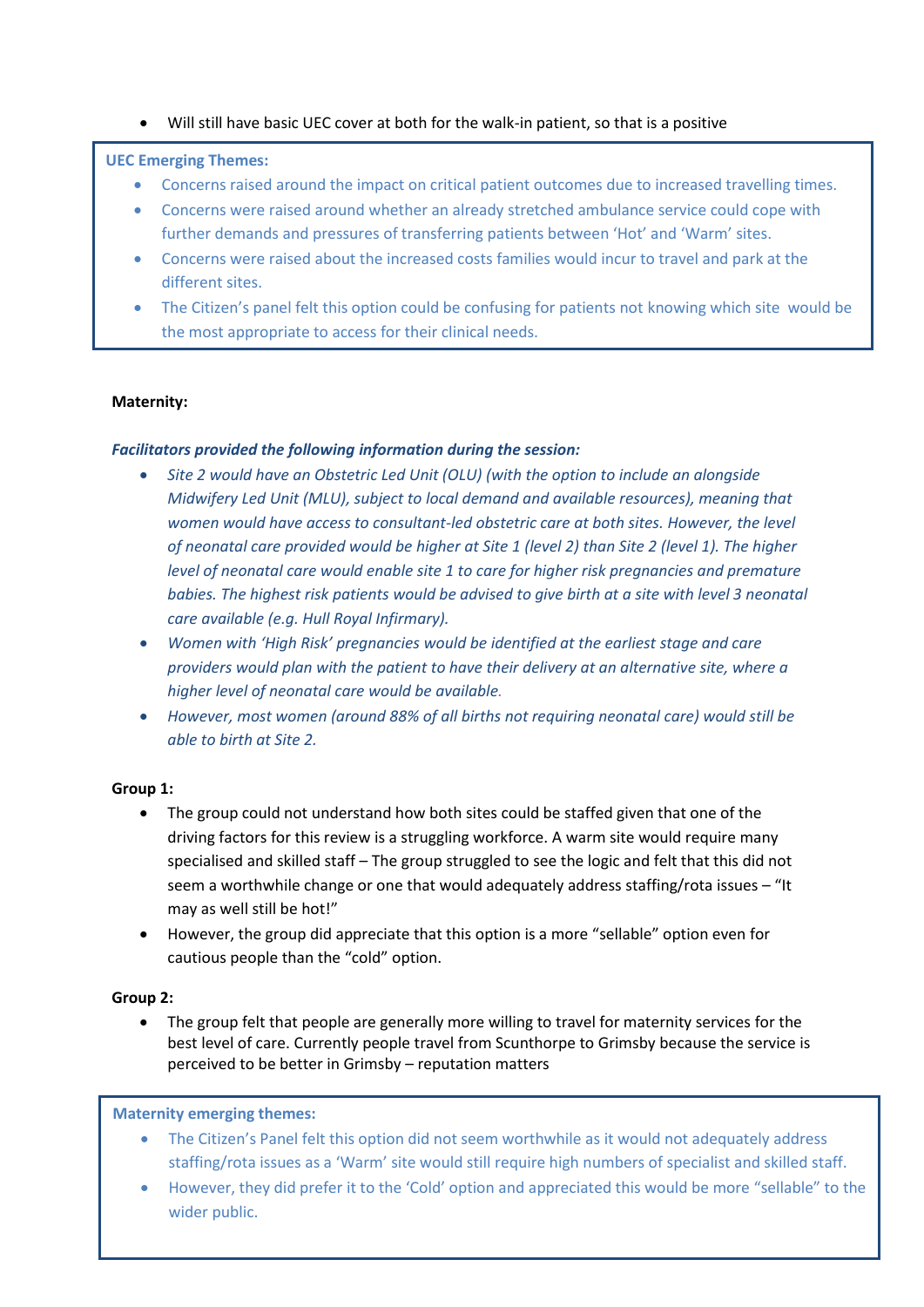## **Paediatrics:**

### *Facilitators provided the following information during the session:*

- *Site 2 would have an emergency department, which children could access, and additionally Site 2 would offer a short stay paediatric assessment unit, however, if a child required inpatient (overnight) paediatric care they would be required to transfer to Site 1.*
- *Children can still access paediatric care services at both sites and around 70% of attendances would continue to be seen as they are currently.*

### **Group 1:**

- What happens when a child is too unwell to go home but doesn't require a 'Hot' level of care?
- Confusing for parents

## **Group 2:**

• No comments

- The Citizen's Panel do prefer this option to the 'Cold' one however were concerned this would be confusing for parents as to which site to access if their child was unwell.
- Questions were also raised around what happens when a child is too unwell to go home but doesn't require 'Hot' level of care, and the group felt further clarity is needed as to whether children could be repatriated closer to home in an acute care hub for example.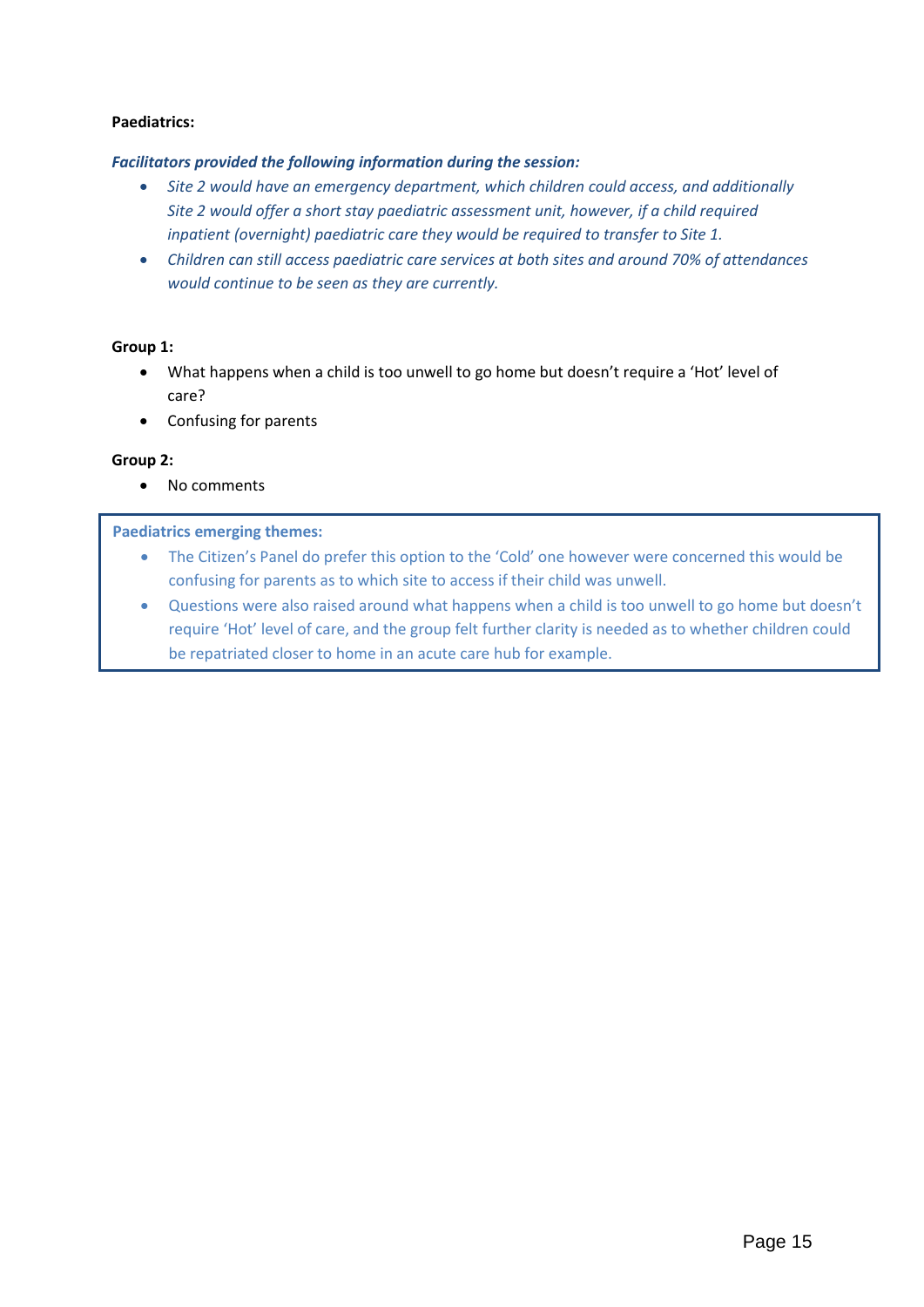## Option 3 – Experience

## **Urgent & Emergency Care:**

*(Please note- it was explained to the groups that the model for urgent & emergency care in option 3 is the same as the model in option 1, and that the comments would therefore be re-used to evaluate this particular aspect of the option.)*

### **Group 1:**

- A 'Hot' and 'Warm' option could give patients equal access if the treatment pathway is vastly improved
- This option could help our hospitals meet clinical standards which we are currently failing to meet
- What would happen to follow up care? Would consultants / Dr's still have a responsibility for community outpatient clinics? For many people these are vital, especially those living in rural/isolated areas of the region
- Access to specialist clinicians would undoubtedly increase, and in turn improve experience which is very important to a patient.
- Who looks after the children if a patient is relocated to an alternative site further away from their home?

### **Group 2:**

- The success of this is pinned on good co-ordination and availability of services
- Experience is better if you know you will get seen in a timely manner and transparency with patients is important to manage patient expectation
- Need to have different professionals working together in teams as in cancer care, so that holistic care is provided. This will improve patient experience

### **Urgent & Emergency Care emerging themes:**

- It was recognised this option could allow patients to be seen in a timely manner with quicker access to specialist doctors which in turn would improve patient experience
- This option could also help hospitals meet clinical standards which again would help improve patient experience
- Opportunities were identified for specialist teams to work closer together to provide more holistic care in both a hospital and community clinic setting.

### **Maternity:**

### **Group 1:**

 If communication was improved at the start of a patients journey, mums would feel better knowing that they are in the best place, especially if they have known for a while they are 'high risk' – this improved communication would give them time to get their head around the fact they may not be able to birth in their nearest hospital, which will make their experience better.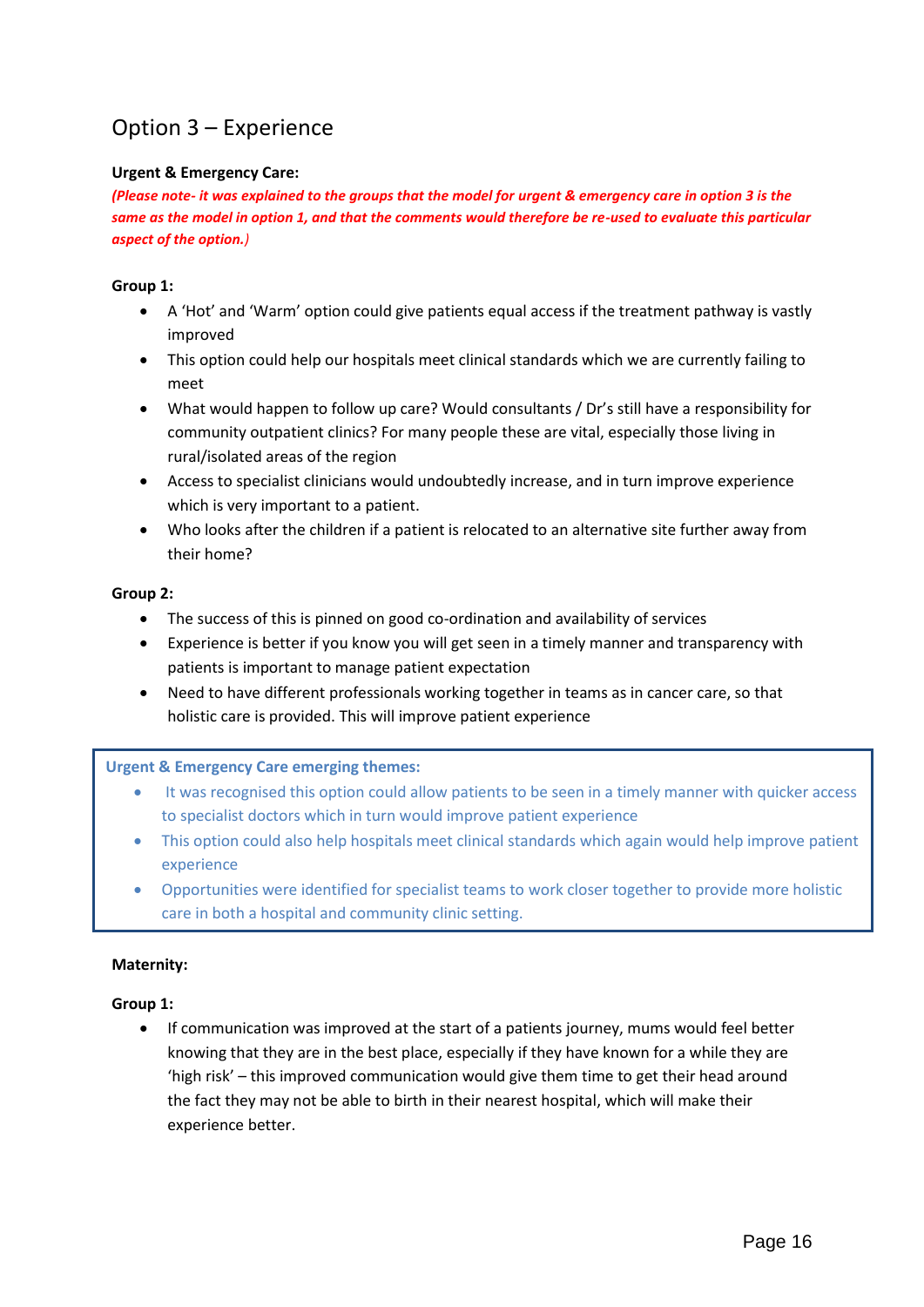- Any travelling will make a patient and their families anxious, however this option could elevate some of their anxiousness, as clinicians will be able to stabilise mother and baby before transferring.
- A member of the group made the following statement in response to the description of the model:
	- o "Better option than the cold site option"

## **Group 2**

 People are generally more willing to travel for maternity services where choice and perception of level of service is important – currently people travel from Scunthorpe to Grimsby because the service is perceived to be better in Grimsby – reputation matters

### **Maternity emerging themes:**

- The Citizen's panel preferred this option to the 'Cold' site option.
- It was felt that if communication between clinicians and patients then patient experience may not be negatively impacted under this option
- The Citizen's Panel felt assured that risks to patient safety would be reduced as skilled clinicians would be on hand at the 'Warm' site to stabilise mother and/or before transfer to a 'Hot' site.

### **Paediatrics:**

### **General Comments:**

 Service pressures dictate design, people fit into a service rather than the service fitting around people

### **Group 1:**

- Local care = a good experience for both patients and their families and having a 'Warm' and 'Hot' option provides that local care as:
	- o Support is closer to home
	- o Childcare is nearer if required

### **Group 2:**

• No comments

- The Citizen's Panel liked that this option allowed for an increased provision in local care as they strongly felt care based locally improves experiences.
- They did however feel that service pressures dictate design and given a choice patients would chose no change over change as change sparks fear.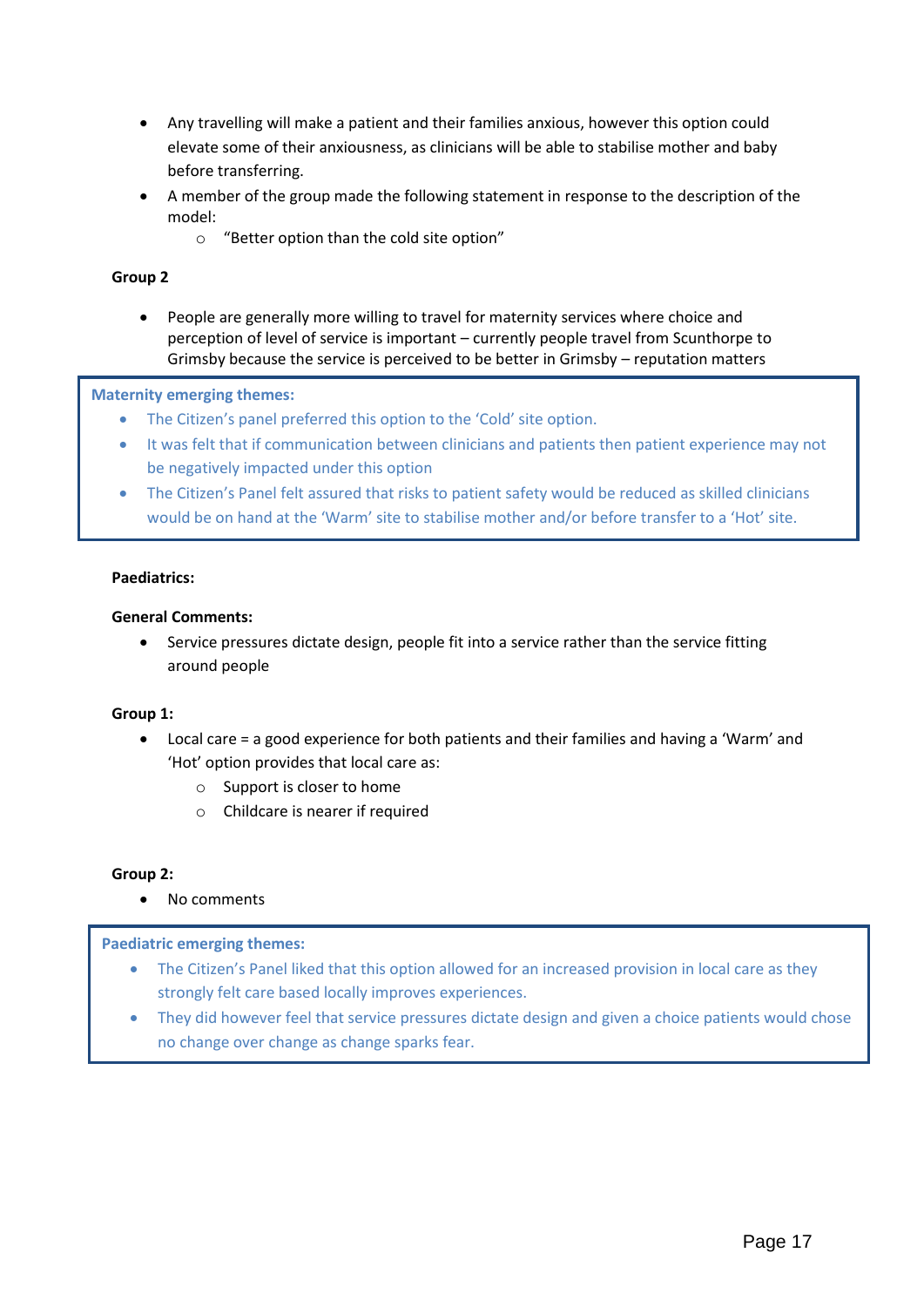## Option 4 – Access

|                 | Site 1                                                              |            |              |  | Site 2     |            |              |  |
|-----------------|---------------------------------------------------------------------|------------|--------------|--|------------|------------|--------------|--|
|                 | <b>UEC</b>                                                          | <b>Obs</b> | <b>Paeds</b> |  | <b>UEC</b> | <b>Obs</b> | <b>Paeds</b> |  |
| <b>Option 4</b> | New Northern Lincolnshire Hospital with UEC, Maternity, Paediatrics |            |              |  |            |            |              |  |
| <b>S1</b>       | Hot                                                                 | Hot        | Hot          |  | Cold       | Cold       | Cold         |  |

## *Facilitators provided the following information during the session:*

- *All emergency care, acute assessment, inpatient and critical care, maternity and paediatric services would be located at Site 1 (somewhere between Grimsby and Scunthorpe). This would mean that all patients would be required to travel to their nearest hospital.*
- *Around 20% of adults and children could have their urgent care needs met locally at an Urgent Treatment Centre (UTC), which would be located in both Grimsby and Scunthorpe instead of attending A&E.*

## **General Comments:**

 At a new hospital it would be much easier to get the parking and access right if it was designed properly from the outset

## **Group 1:**

- Population are getting used to the role of the hospitals changing and that they need to go elsewhere
- HUGE infrastructure investment would be required to public transport to support this option
- Could be considered a more equitable option as not one population more disadvantaged than the other
- Could reduce unnecessary admissions to A&E if people have to travel further, and picked up in more appropriate sites such as UTCs / GPs.
- "trying to argue myself out of liking this option, but I can't, however my gut feeling is oh no."
- Less confusing as only one option and one place to go

## 2 / 3 split against this option.

- UTCs could be a fair trade off for a centre of excellence
- Everybody would be knocking on their MPs door
- Could mitigate recruitment, retention of staff as more opportunities to specialise / teach.
- Would be robbing Peter to pay Paul as staff on the north bank may move to new site for the increased opportunities

- Irrespective of location, you will have transport issues and planning for this should include a 24/7 transport solution and take into account the travelling for staff
- Where do you put the parking if this is sited in a built up area?
- Everyone will be faced with a journey, so everyone is in the same boat
- If it is a single centre, transport would have to be sorted and a new build could provide opportunity to get this right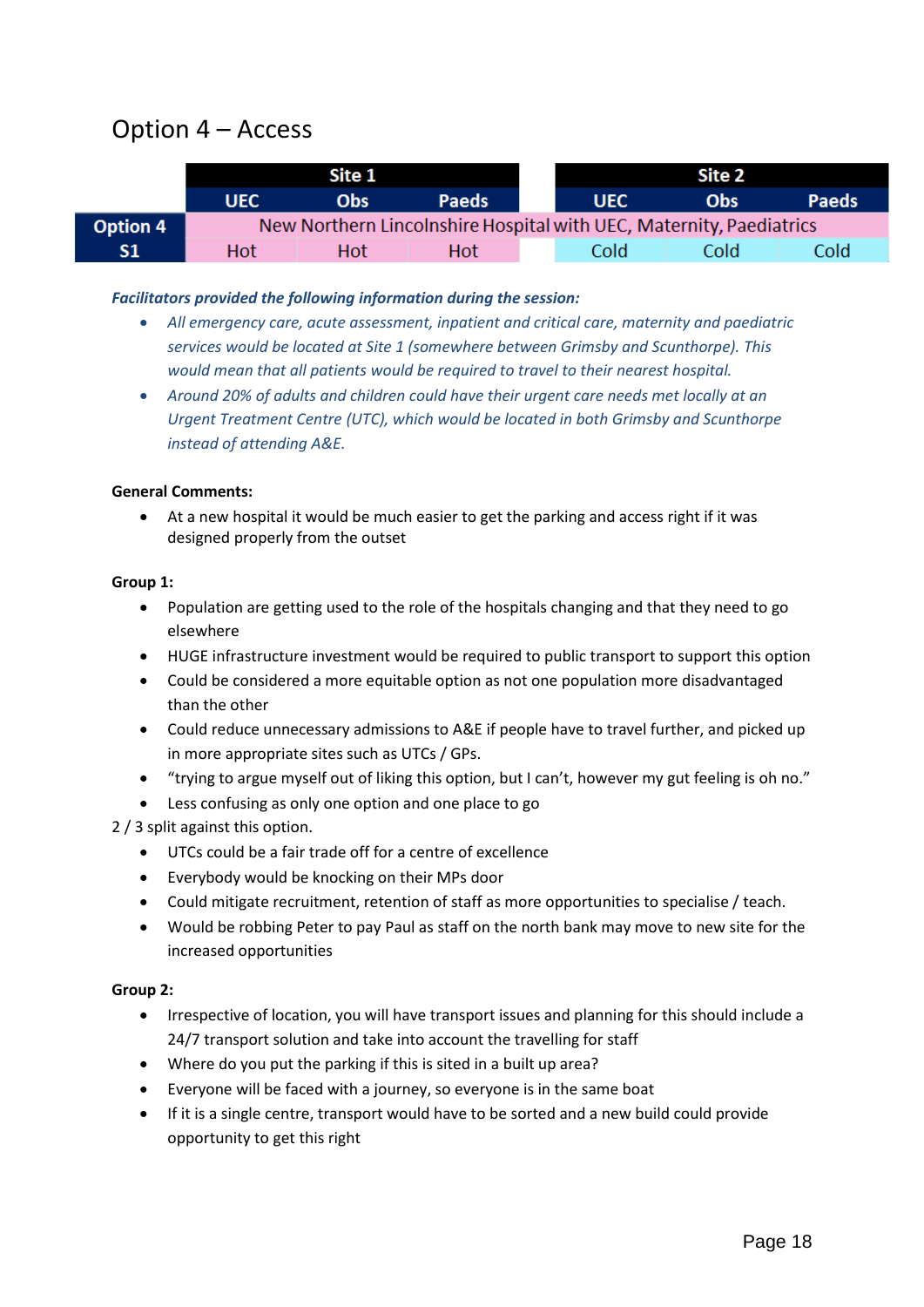- Concern for people who don't have a car but don't need an ambulance. A lot of people in rural North Lincolnshire don't have transport of their own
- Could you still have a UTC with walk-in at both ends of the patch as well as the new site?
- With this option, everyone is equally unhappy as it is centralised it doesn't disadvantage one community more than the other

## **Emerging themes:**

- The group felt this option was a more equitable one as not one population would be more disadvantaged than the other, in addition, the opportunities brought by a new-build to improve the physical environment and the parking and access were considerable and should be factored into any decision.
- This option would need huge investment to improve transport links especially in the rural areas of our region without which this option would not work for the population.
- The Citizen's Panel recognised that this option would be less confusing for patients as there would only be one site to access, however they felt it needed UTCs at both ends of the patch to support the new single site.

## Option 4 – Experience

## **General Comments:**

- There is something about consistency of service, as it is important that everyone has access to the same level of care regardless of where they are
- Sometimes you get mixed messages when you see different consultants, so perhaps it would be better if it was all on one site and the advice could be consistent?
- Getting this right depends on talking to patients and keeping them informed so they know what to expect. Need to involve people, as they will be more accepting and cooperative if they are being asked / involved.
- We will have a better chance of getting funding for a new hospital than for more minor upgrades to existing sites

### **Group 1:**

• No Comments

- Having one site might improve patient experience if one of the sites becomes a centre of excellence and patients feel they are getting a better standard care
- It would be easier to build an excellent service in a new facility and patients would have an expectation of a better service.
- Staff morale might be better and they would then provide better care. It is as much about the staff as the service, as staff morale affects patient experience. The environment has such a great influence.